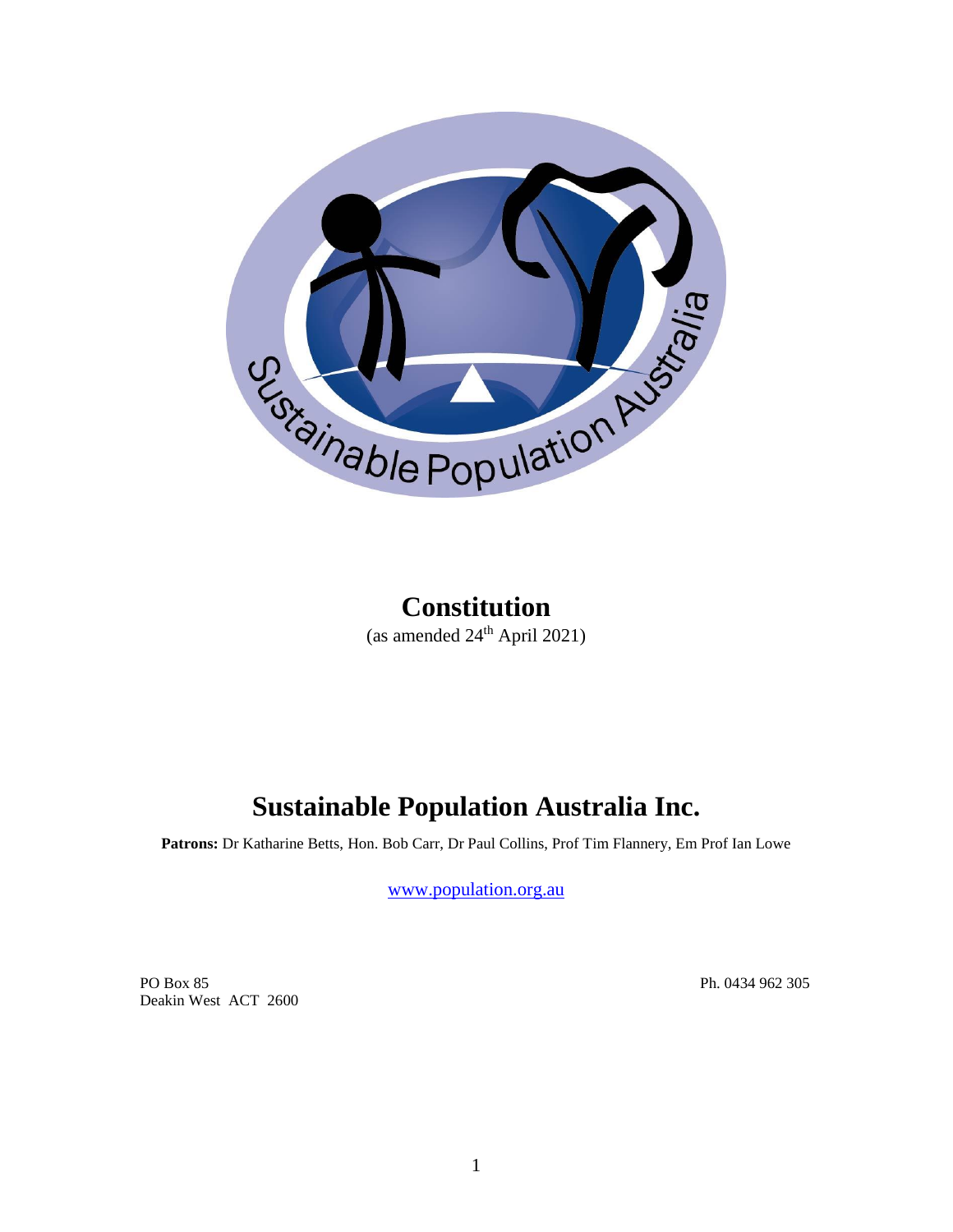## **CONSTITUTION OF SUSTAINABLE POPULATION AUSTRALIA INC** *CONTENTS*

## *1. NAME*

## *2. ORGANISATION*

| 2.1    | Vision and Mission             |
|--------|--------------------------------|
| 2.2    | Objectives                     |
| 2.2.1  |                                |
| 2.2.2  |                                |
| 2.2.3  |                                |
| 2.2.4  |                                |
| 2.2.4a |                                |
| 2.2.5  |                                |
| 2.2.6  |                                |
| 2.3    | Structure                      |
| 2.3.1  | <b>Executive Committee</b>     |
| 2.3.2  | <b>Branch Committees</b>       |
| 2.3.3  | <b>Public Officer</b>          |
| 2.4    | Rules                          |
| 2.4.1  | Documents Comprising the Rules |
| 2.5    | Non-Profit Status              |
|        |                                |

#### *3. MEMBERSHIP*

| 3.1 | Eligibility |
|-----|-------------|
|     |             |

3.2 Termination

## *4. SUBSCRIPTION*

- 4.1 Period
- 4.2 Due Date<br>4.3 Amount
- 4.3 Amount<br>4.4 Proportic
- 4.4 Proportionment

## *5. COMMITTEES*

- 5.1 Elections<br>5.2 Emolumer
- 5.2 Emoluments<br>5.3 Jurisdiction
- **Jurisdiction**
- 5.4 Identification
- 5.5 Powers<br>5.6 Conflict
- **Conflicts**
- 5.7 Meetings
- 5.8 Voting
- 5.9 Quorum
- 5.10 Vacancies<br>5.11 Proxies
- 5.11 Proxies<br>5.12 Appoint
- 5.12 Appointments<br>5.13 Resignations
- **Resignations**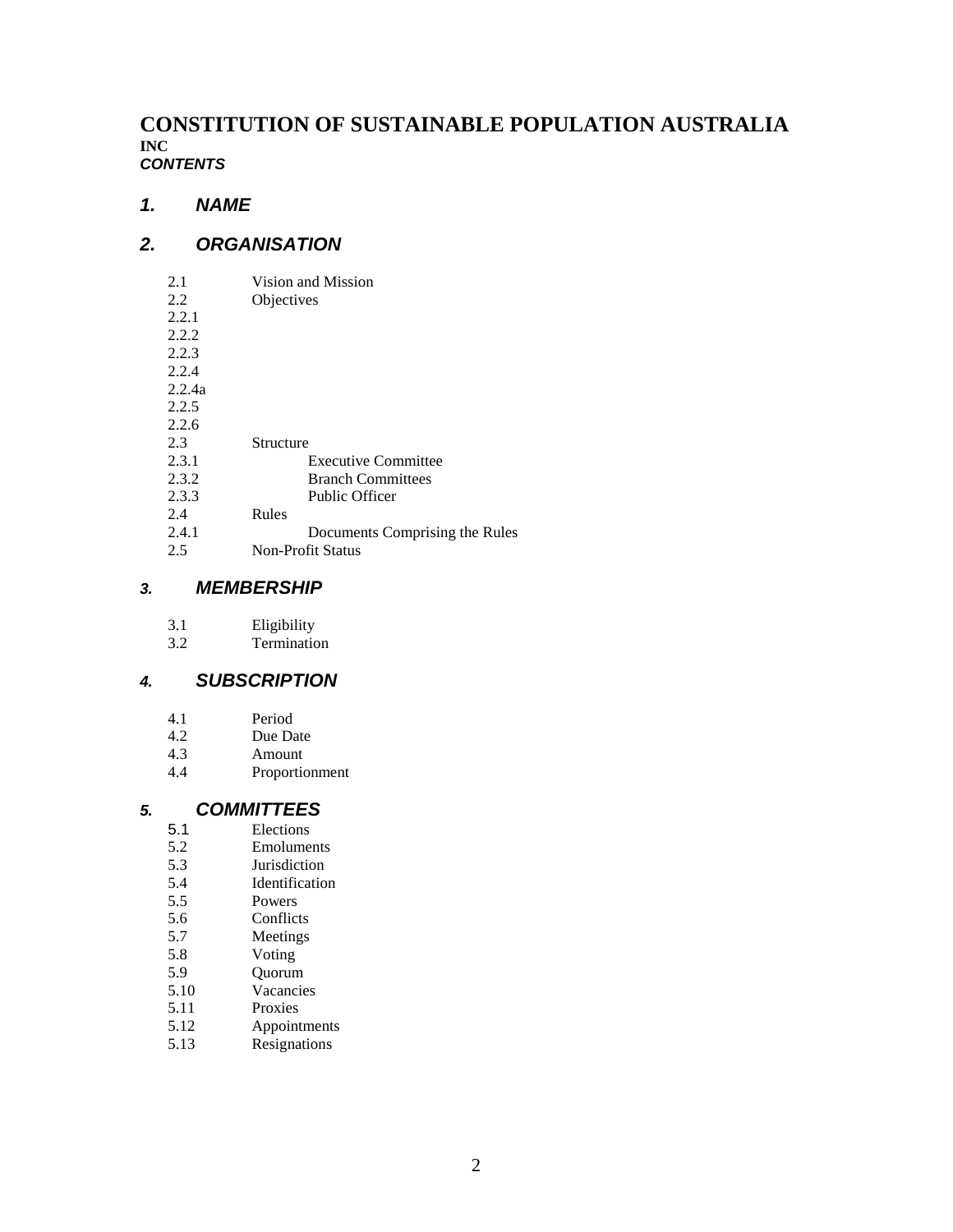## *6. USE OF THE ASSOCIATION'S NAME*

## *7. GENERAL AND BRANCH MEETINGS*

- 7.1 Frequency
- 7.2 Venue
- 7.3 Notice
- 7.4 Date
- 7.5 Quorum
- 7.6 Proxies
- 7.7 Statutory requirements

## **8. FINANCE**<br>8.1 **Bank**

- 
- 8.1 Bank<br>8.2 Autho Authority for Expenditures
- 8.3 Operating Funds Sources
- 8.4 Management
- 8.5 End of Financial Year

## **9. THE GIFT FUND**<br>9.1 Management

- 9.1 Management<br>9.2 The Fund Mar
- The Fund Management Committee
- 9.3 Purpose<br>9.4 Authorit
- Authority for Expenditures
- 9.5 Funds Sources
- 9.6 Receipts
- 9.7 Bank

## *10. AUDITOR*

## *11. NOTICES*

## *12. ALTERATION OF CONSTITUTION*

12.1 At General Meeting

## *13. DISSOLUTION*

- 13.1 Of the Association
	- 13.1.1 Authority
	- 13.1.2 Disposal of Assets
- 13.2 Of Branch Committees
	- 13.2.1 Authority
	- 13.2.2 Resumption of Assets and Liabilities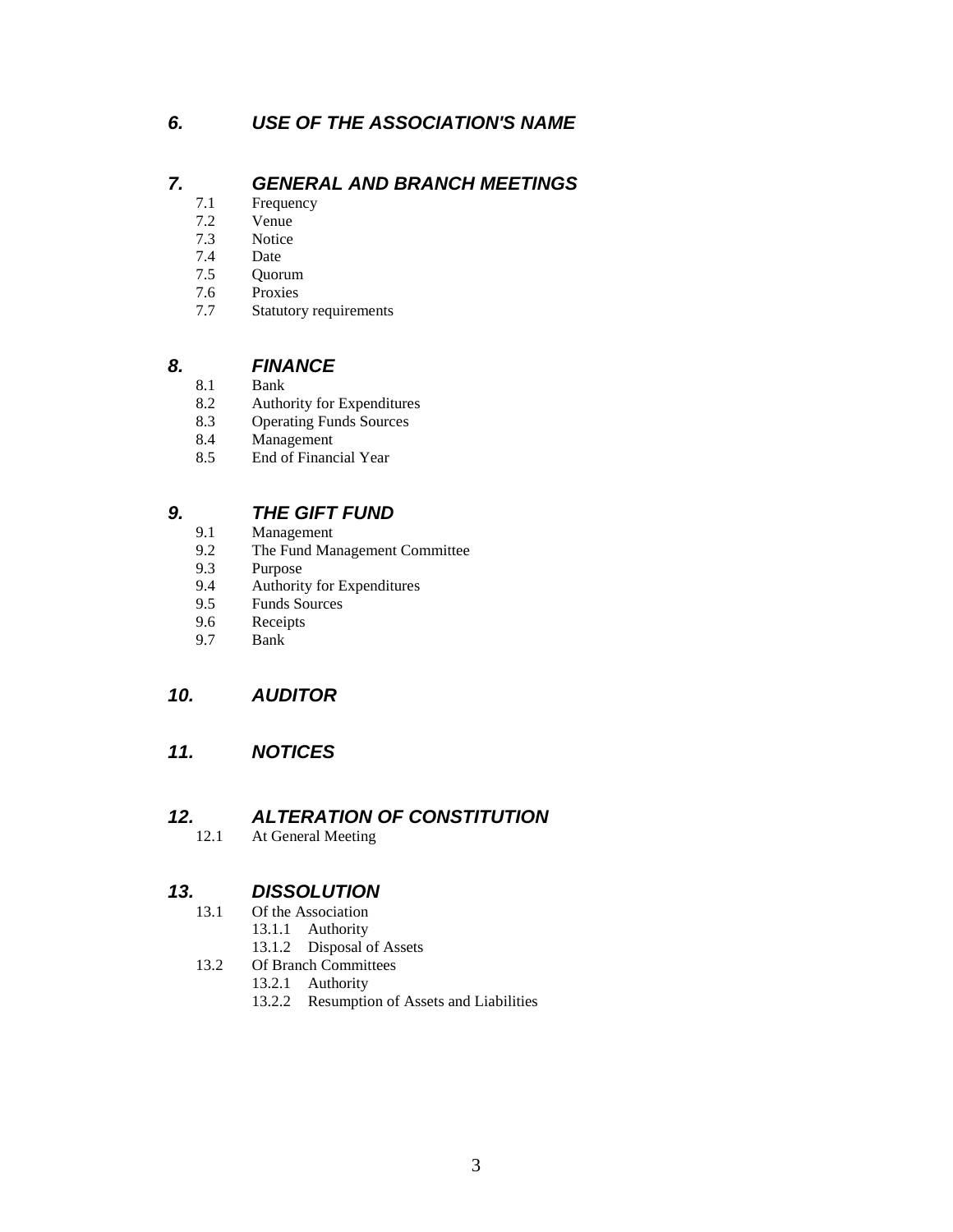#### **1. NAME**

The name of the association is 'Sustainable Population Australia Incorporated' hereinafter called 'the Association'.

The name may be abbreviated in correspondence and in other documents to: SPA Inc. provided the name appears in full on the first page of the document.

#### **2. ORGANISATION**

#### 2.1: **Vision and Mission**

The vision and mission of the Association are as follows:

**Vision**: A relationship between people and the biophysical environment in which the human population size and its ecological footprint are well within planetary boundaries and national carrying capacities, such that both universal human wellbeing and resilient, fully-diverse, and functional ecosystems are permanently sustained at global and bioregional scales.

**Mission**: To establish Australia as a global model of, and to assist other nations toward, a sustainable ecological life-support system, retention of species diversity and human wellbeing, by influencing public debate and policy with particular emphasis on population size.

#### 2.2: **Objectives**

.

The Association exists to pursue the following objectives:

- 2.2.1 To contribute to the public awareness of the limits of Australian population growth from ecological, social and economic viewpoints.
- 2.2.2 To promote awareness that the survival of an ecologically sustainable population depends in the long-term on its renewable resource base.
- 2.2.3 To promote policies that will lead to the stabilisation, and then to reduction, of Australia's population by encouraging low fertility and low migration.
- 2.2.4 To promote urban and rural life-styles and practices that are in harmony with the realities of the Australian environment, its resource base and its biodiversity.
- 2.2.4a To support measures, campaigns and institutional reforms designed to more strongly protect Australia's natural environment.
- 2.2.5 To advocate low immigration rates while rejecting any selection of immigrants based on race, ethnicity or religion.
- 2.2.6 To promote policies that will lead to stabilisation, and then to reduction, of global population size, while rejecting involuntary population control.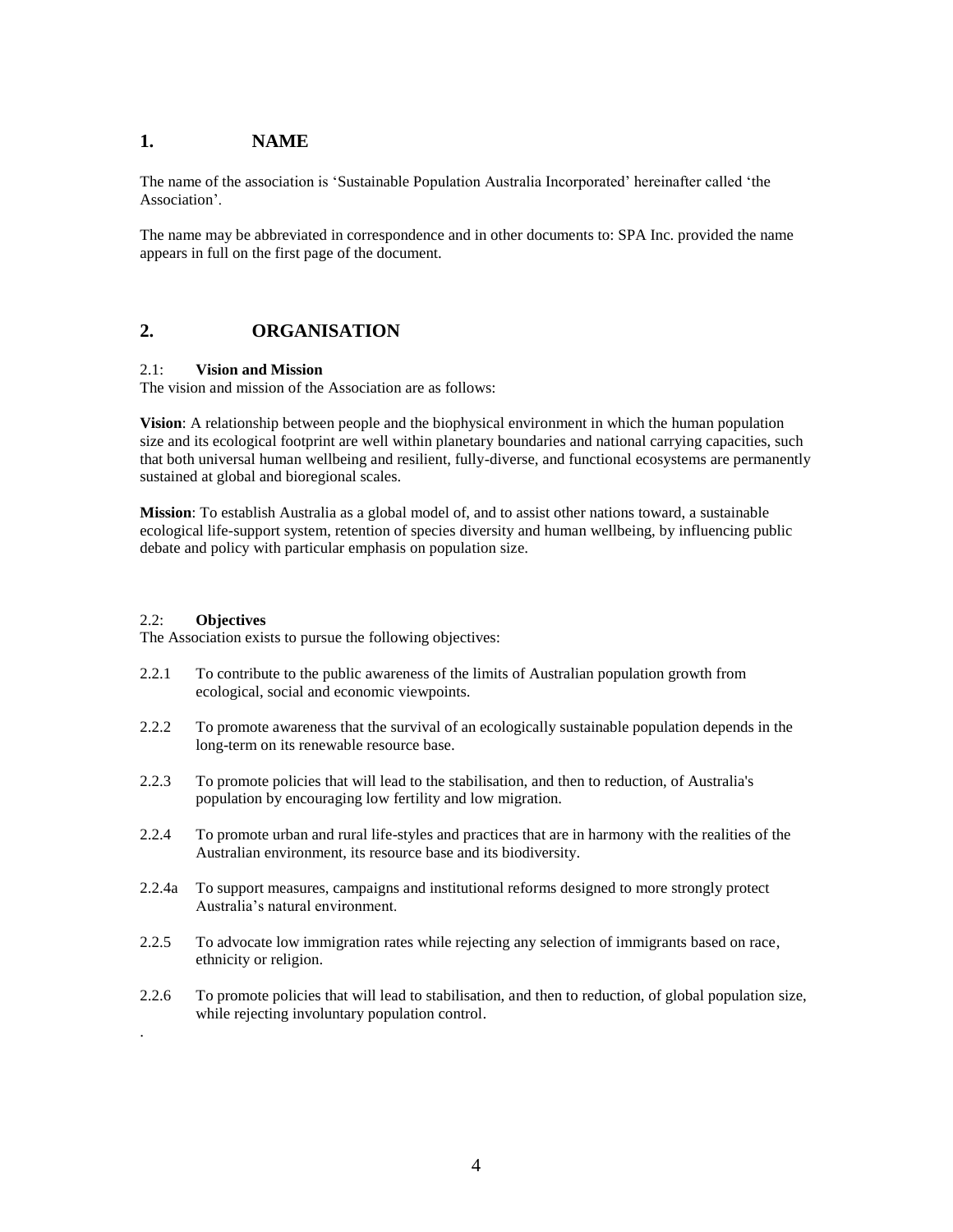#### 2.3 **Structure**

The Association shall consist of the Executive Committee, Branch Committees and the Membership.

#### 2.3.1 **Executive Committee**

The Executive Committee shall consist of a President, a Vice President, a Meetings Secretary, a Correspondence Secretary, a Treasurer and three to five ordinary committee members.

Within the constraints of the Constitution, the Executive Committee shall act on behalf of all members to establish and administer the national membership list and the Rules of the Association and to pursue the Association's aims and objectives.

Upon receipt of a request from members, the Executive Committee may resolve to establish Branch Committees.

#### 2.3.2 **Branch Committees**

Branch committees shall consist of a President, a Treasurer, a Secretary and a Membership Officer and may have up to five ordinary committee members a quorum for which will be three members, one of which must be the President or the President's nominated proxy.

Branch Committees shall act to establish and maintain local membership lists and shall ensure that all members thereon are included on the national list maintained by the Executive Committee.

Within the constraints of The Constitution, Branch committees shall act on behalf of members residing in their locality to administer the Rules of the association and to pursue the Association's Aims and Objectives.

#### 2.3.3 **Public Officer**

The Public Officer of the Association shall not be elected by the members but shall be a financial member appointed to the position by a resolution of the Executive Committee.

The position of Public Officer is not a position on the Executive Committee and the Public Officer may or may not be a Committee member.

The Public Officer shall have the responsibility of administering the Association's statutory obligations as determined by Government legislation.

#### 2.3.4 **Patrons**

Patrons may be appointed or removed by vote of the Executive Committee. Sitting Members of Parliament may not be appointed to the position, and a patron who becomes a Member of Parliament will cease to be a Patron while remaining as a Member of Parliament.

#### 2.4 **Rules**

#### 2.4.1 **Documents Comprising the Rules**

The Rules of the Association shall comprise this document, herein referred to as the Constitution.

#### 2.5 **Non Profit Status**

The assets and income of the Association shall be applied exclusively to the promotion of its objectives, and no portion shall be paid or distributed directly or indirectly to the members of the Association except as bona fide remuneration for services rendered or expenses incurred on behalf of the Association.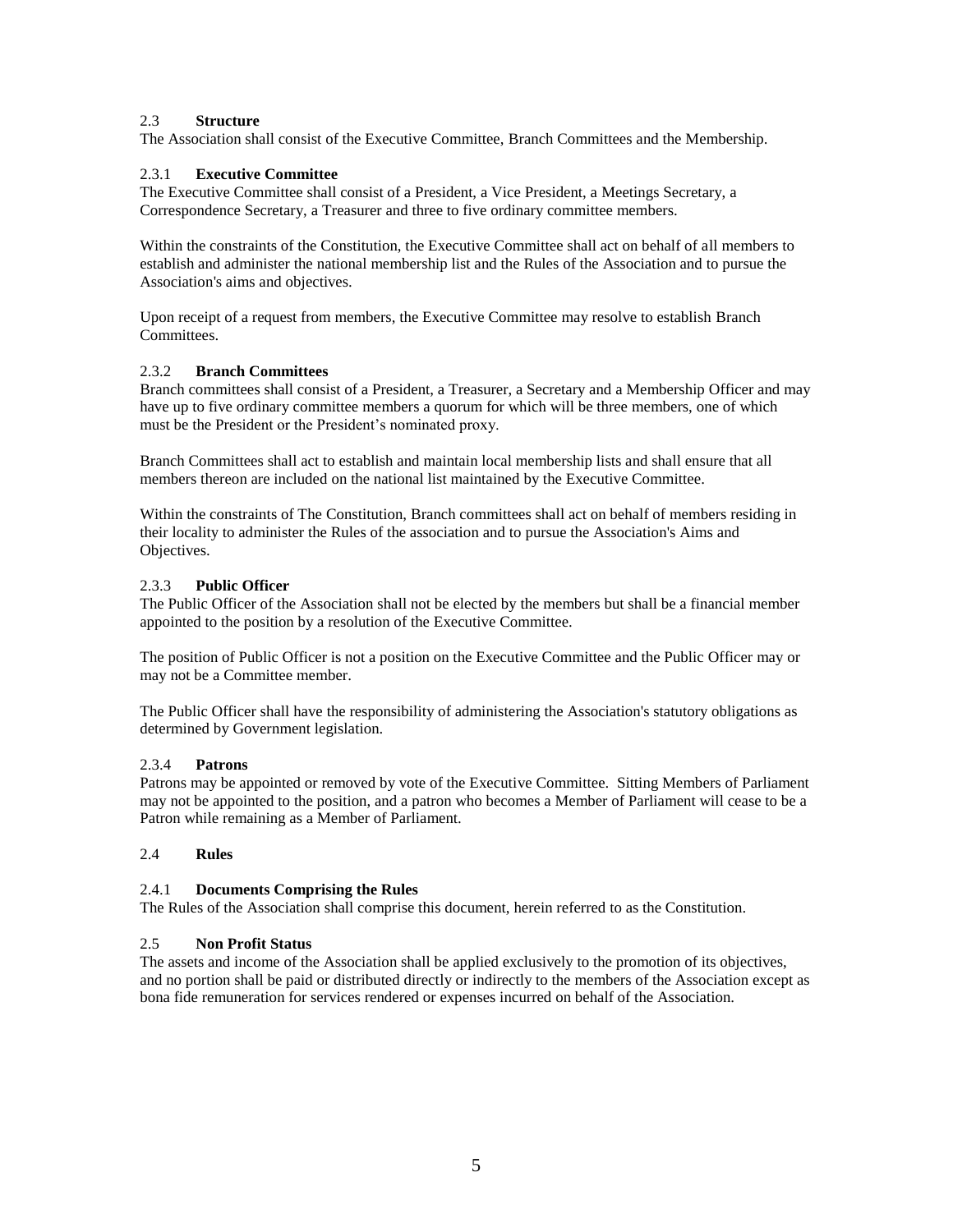#### **3. MEMBERSHIP**

#### 3.1 **Eligibility**

Membership is open to any person, organisation or association not previously expelled or denied membership under the terms of clause 3.2, who pays the subscription fee and who agrees in writing to the Association's Aims and Objectives as listed in the application form.

The Executive of the Association may submit for election at any Ordinary General Meeting of the Association as an Honorary Life Member, any member of the Association who by virtue of exceptional or meritorious or valuable service to the work and aims of the Association is deemed by the Executive worthy of such Honour and is endorsed by three quarters (3/4) majority of those present at a general meeting. The total number of Honorary Life Members of the Association at any one time shall not exceed one twentieth (1/20) of the then general membership of the Association. Such Honorary Members shall receive all the privileges of membership but shall not be required to pay an annual subscription.

#### 3.2 **Termination**

A member who is not an Honorary Life Member, who fails to pay subscription fees within three months of the due date will be removed from the membership list unless otherwise determined by a resolution of the Executive Committee. Members so removed from the membership list may, at the discretion of the Branch or Executive committee, be reinstated upon payment of outstanding fees or upon receipt of new application for membership.

A current financial member may be expelled from membership of the Association, or an application for membership may be denied, by a resolution passed with no less than a two-thirds majority at a properly constituted general meeting. Such denial or expulsion may be made by a three quarters majority resolution of the Executive Committee on an interim basis only for up to six months or until the next general meeting.

## **4. SUBSCRIPTION**

#### 4.1 **Period**

The subscription fee shall be payable annually.

#### 4.2 **Due Date**

The date on which a member's subscription falls due for renewal shall be twelve months from which the membership is accepted.

#### 4.3 **Amount**

The annual subscription shall be an amount agreed by a resolution passed by a majority vote at a properly constituted general meeting.

#### 4.4 **Proportionment**

Subscriptions shall be proportioned between the Executive Committee and a Branch Committee. The proportion shall be determined by a resolution passed by majority vote at a properly constituted general meeting. *(Note: at the 2018 AGM, it was determined that the proportionment be 70 per cent to Executive Committee and 30 per cent to a Branch committee.)*

## **5. COMMITTEES**

#### 5.1 **Elections**

All positions on committees shall be declared vacant annually at properly constituted meetings, convened for the purpose of electing new committees.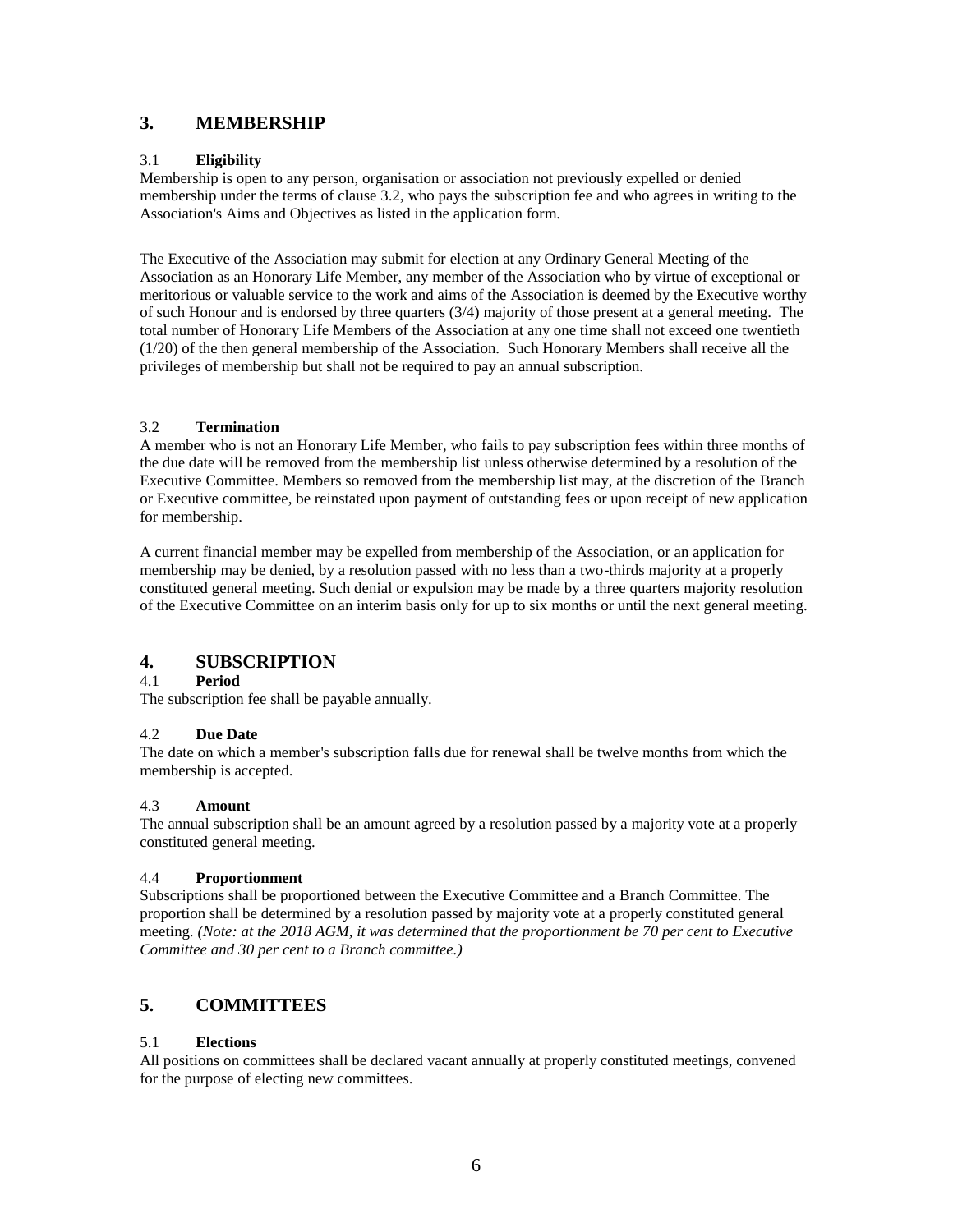The Executive Committee shall be elected at a general meeting of members.

Branch Committees shall be elected at branch meetings of members where the members eligible to vote shall be those residing in the localities under the jurisdiction of that committee and those residing outside the jurisdiction who have chosen to be recorded as members of the branch, due to proximity or prior association with the branch.

Any person who is a current financial member may be nominated for election to a position of the Executive committee, or the Branch Committee in their locality, including the previous incumbent of the position. Current members of parliament, however, are ineligible for election to SPA committees. A member of a committee contesting a Federal, State or Territory election shall stand aside from the committee from the calling of the election till the count has been formalised. A member of a committee who has been elected to parliament shall stand aside from the committee.

The conduct of an election shall be presided over by members of the out-going committee or by other financial members appointed by the out-going committee for this purpose.

Any elected member of any committee may not be involuntarily removed from office except by an election process at a properly constituted general meeting, convened for that purpose.

#### 5.2 **Emoluments**

All positions on committees are honorary and no payment, gratuity or recompense may be made to any member other than for reimbursement of direct, verifiable expenses incurred in the conduct of the Association.

#### 5.3 **Jurisdiction**

The Executive Committee shall have jurisdiction over all members and Branch Committees for matters of national significance and matters of management and administration of the Association.

The Executive Committee may also act on branch issues for all members not otherwise covered under the jurisdiction of Branch Committees.

The Executive Committee shall define the geographical boundaries within which Branch Committees will have jurisdiction over local issues.

Branch Committees shall apply to the Executive Committee for defined changes to their geographical boundaries of jurisdiction, consent for which shall not be unreasonably withheld. In the event of a conflict between committees on this issue then the matter may only be resolved by a majority vote at a properly constituted general meeting.

#### 5.4 **Identification**

Branch committees shall be identified by their jurisdiction and shall be named at their inception accordingly.

The name shall take the form:

Sustainable Population Australia Incorporated (locality branch, where (locality) shall indicate the jurisdiction of the committee concerned.

The name may be abbreviated in correspondence or other documents to: SPA Inc. (locality branch) provided the name appears in full on the first page of the document.

#### 5.5 **Powers**

The Committees shall conduct the affairs of the Association between general and branch meetings and have the power to do all things except where otherwise defined under the Constitution.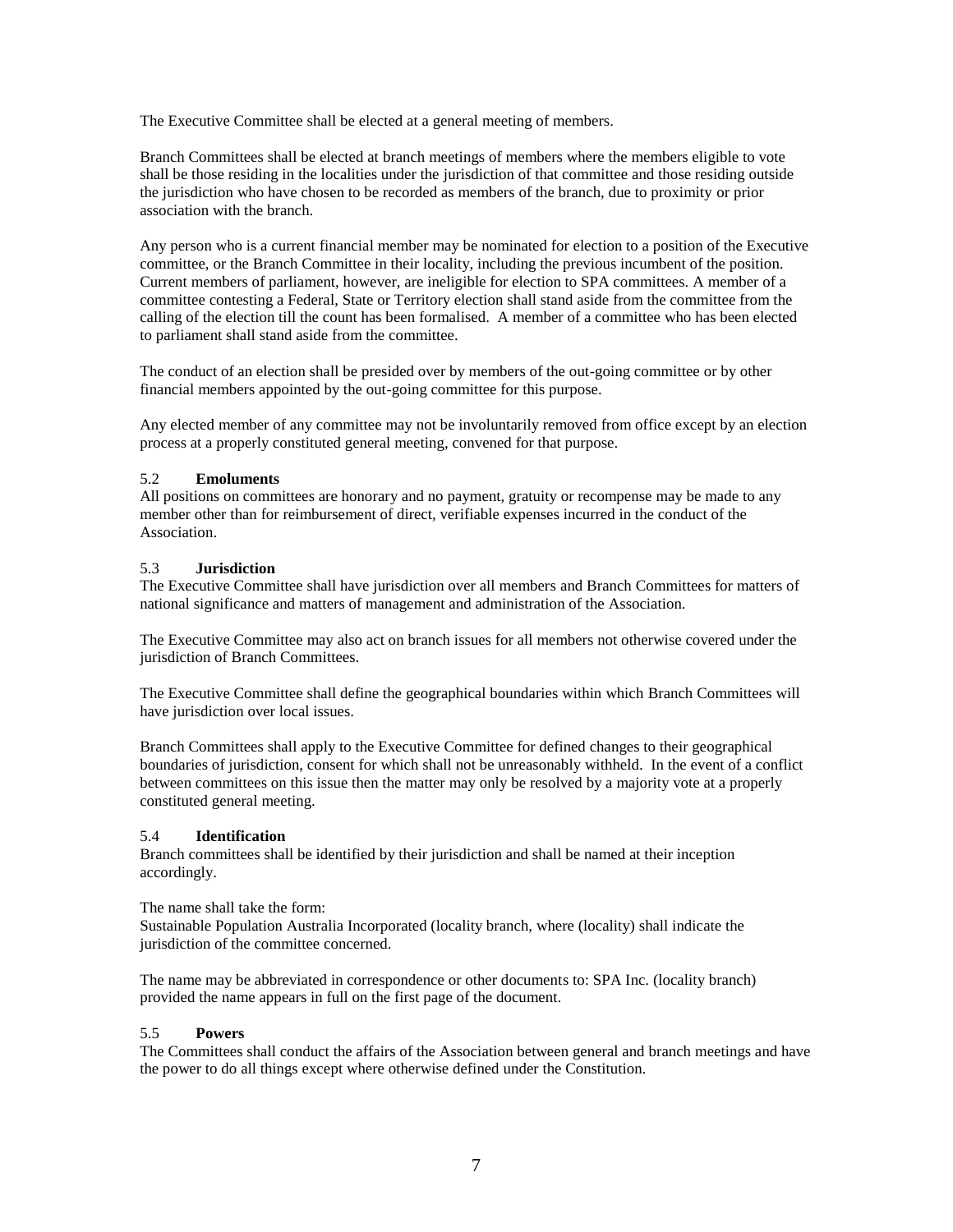#### 5.6 **Conflicts**

- 5.6.1 In the event of a conflict within a Branch Committee that cannot be resolved with a clear majority vote, with all members or their proxies present, then the Branch Committee must call a branch meeting to decide the issue.
- 5.6.2 If a complaint is made against a member, the Executive Committee must give the member reasonable opportunity to make a relevant oral and/or written statement to the Executive Committee and/or the General Meeting, which shall decide whether and what disciplinary action is appropriate, up to and including termination of membership. The member shall have right of appeal to the next General Meeting.
- 5.6.3 If a dispute between members (in their capacity as members) of the organisation is not able to be settled within the organisation, the members are to be referred to a conflict resolution service for mediation of the dispute. The Executive Committee must give any member who refuses to participate when referred to community justice mediation reasonable opportunity to make a relevant oral and/or written statement to the Executive Committee and/or the General Meeting, which shall decide whether and what disciplinary action is appropriate, up to and including termination of membership. The member shall have right of appeal to the next General Meeting, in accordance with clause 3.2

#### 5.7 **Meetings**

Each committee shall meet at such places and times as its President determines.

When so requested by not less than three members of the committee, the President shall call a meeting of the committee in accordance with the request.

#### 5.7.1 Meetings by electronic means

(a) The committee (branch committee or executive committee) may authorise a meeting (including an Annual General Meeting) be held using a method of communication, or a combination of methods of communication, allowing a member taking part to hear or otherwise know what each other member taking part says without the members being in each other's presence. Examples: a phone link, a satellite link, an internet or intranet link.

(b) A person who takes part in a meeting is taken, for all purposes, to be present at the meeting.

(c) A member may vote by proxy at such a meeting.

#### 5.8 **Voting**

The Executive Committee shall have voting rights on Branch Committees equivalent to one member. It may nominate one of its members to attend for this purpose or may nominate an existing member of the Branch Committee as a proxy to vote on its behalf.

Each Branch Committee shall have voting rights on the Executive Committee equivalent to one member. It may nominate one of its members to attend for this purpose or may nominate an existing member of the Executive Committee as a proxy to vote on its behalf.

Where the Executive Committee nominates a member to attend a Branch Committee meeting, travel expenses for that member are to be paid from Executive Committee's funds.

Where a Branch Committee nominates a member to attend an Executive Committee meeting, travel expenses for that member are to be paid from the Branch Committee's funds.

#### 5.9 **Quorum**

A quorum for a committee is three members, at least two of which must be any of the President, the Vice President, the Secretary and Treasurer.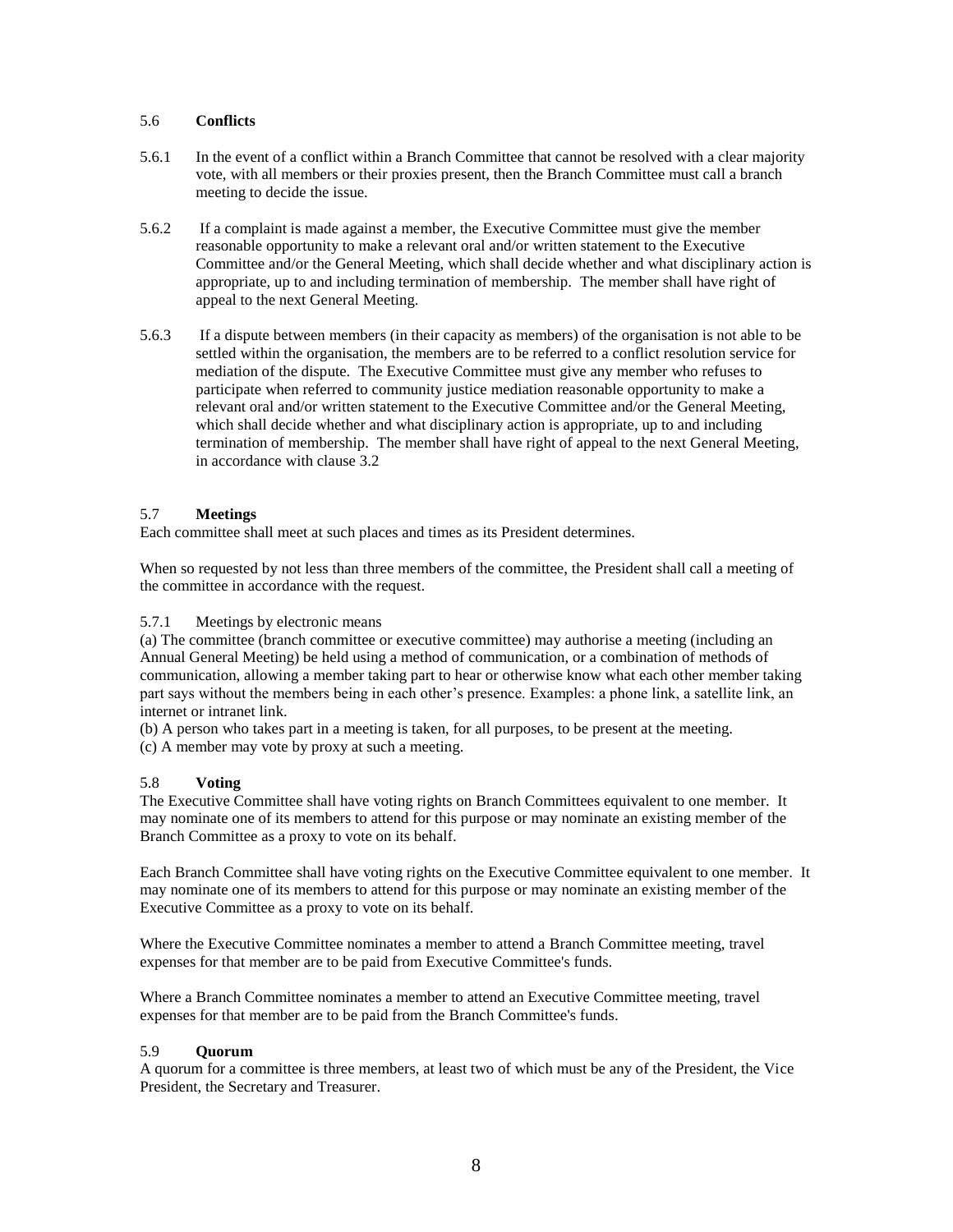For the Executive Committee, the above-mentioned three members shall not include proxies.

#### 5.10 **Vacancies**

A meeting of a committee and any business transacted therein shall not be invalidated by reason of a vacancy on the committee provided the requirements for a Quorum of members are met.

#### 5.11 **Proxies**

A member of a committee may nominate any other financial member of the Association to attend and act as their proxy in their absence for any defined period of time, provided the nominee is accepted by a clear majority of the remaining elected members of the committee.

#### 5.12 **Appointments**

Where a vacancy (temporary or permanent) occurs on a committee between AGMs or fails to be filled at an AGM then the committee has the power to fill the vacancy from among the financial members of the Association.

#### 5.13 **Resignations**

A member of the Executive committee may resign by written notice to the public officer.

## **6. USE OF THE ASSOCIATION'S NAME**

Public statements, notices, correspondence or other documents may only be issued on behalf of the Association on the basis that:

- the views expressed therein are in accordance with the Constitution and the Aims and Objectives of the Association as defined herein
- the author and the committee under whose jurisdiction the document is released, are identified on the document.

The elected President (not a proxy) of any committee may issue public statements or sign letters or other documents on behalf of the Association.

Members other than the President of a committee may only issue public statements or sign letters or other documents on behalf of the Association provided any two of the President, the Vice President, the Secretary or the Treasurer of the committee under whose jurisdiction the document is issued have seen and agreed to the final wording of the document.

Use of the Association's name without authority may, at the discretion of the Executive Committee, be taken as grounds for immediate (interim) expulsion of a member under the terms of clause 3.2.

The Chairperson shall ensure the safekeeping of the Common Seal which shall be affixed only by resolution of the Committee or of a General Meeting and in the presence of two Committee members including at least one Office Bearer**.**

## **7. GENERAL AND BRANCH MEETINGS**

#### 7.1 **Frequency**

General and branch meetings of the members of the Association may be called by committees at any time with proper notice.

General and branch meetings must be held annually for the purpose of electing new committees.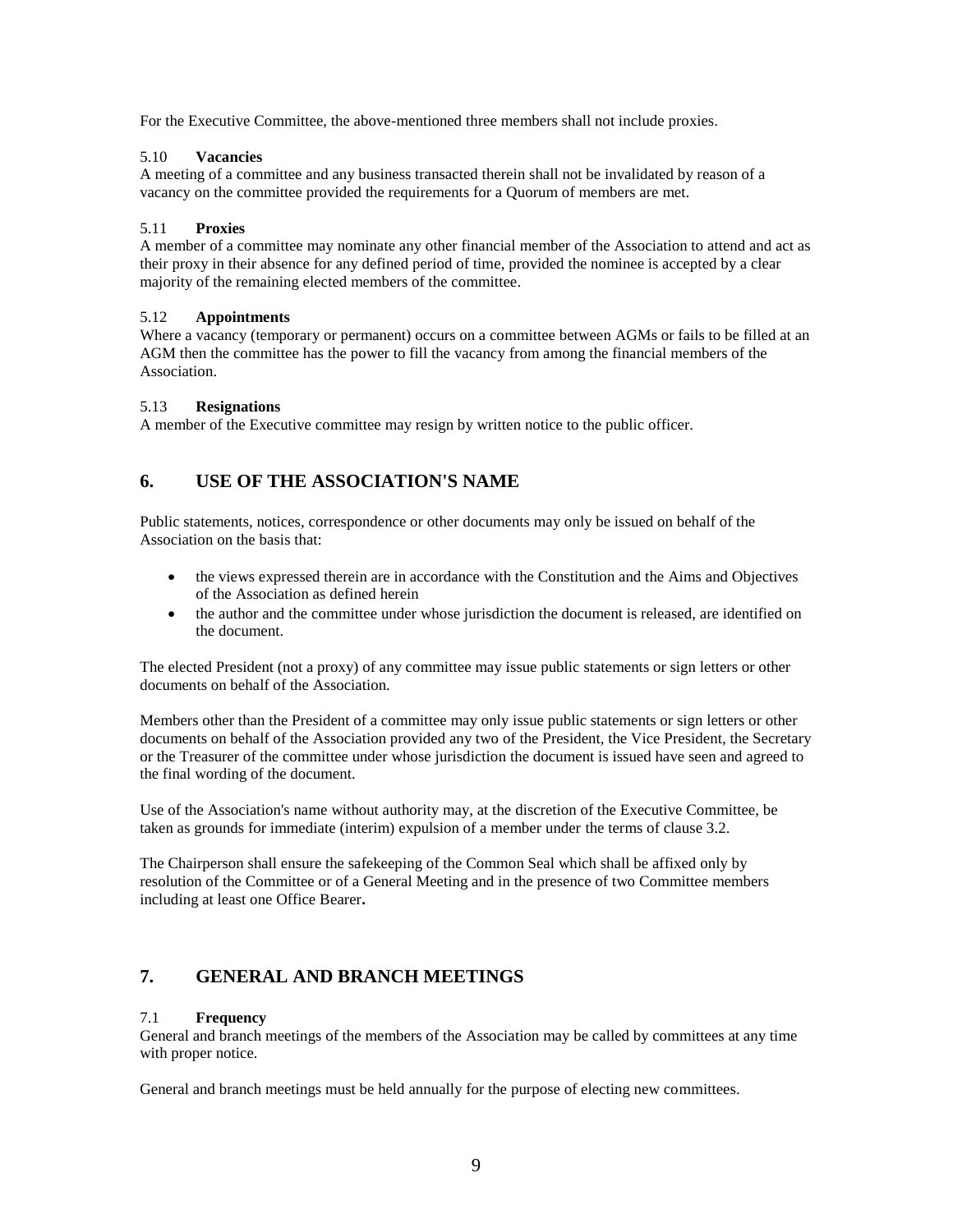A general or branch meeting shall be called if a request for such a meeting is made in writing to the relevant committee's Secretary signed by at least six financial members. Providing the meeting would not follow another like meeting within twelve weeks then the meeting shall be called within four weeks of the request.

Where a request is received for a general or branch meeting which may fall within twelve weeks of a previous like meeting, then the relevant committee may, by majority vote, resolve to convene the meeting for a date twelve weeks from the previous meeting.

#### 7.2 **Venue**

General and branch meetings may be held at any place accessible to the public as may be decided by the relevant committee.

#### 7.3 **Notice**

Members shall be given no less than ten days notice in writing of a general or Branch meeting.

#### 7.4 **Date**

An annual general meeting and annual branch meetings shall be held for the purposes of electing a committee at such time and date as may be determined by that committee. This date shall not be earlier than six months and not later than eighteen months after the previous meeting during which elections for the whole of that committee were held.

#### 7.5 **Quorum**

The quorum for a general meeting or a branch meeting shall be ten members or fifty per cent of the total membership for the relevant locality, whichever is the lesser.

#### 7.6 **Proxies**

A member may nominate any other financial member of the Association to act, in their absence, as their proxy for the purpose of voting at a meeting.

A proxy may act for more than one member at any given time provided that the proxy is in possession of a signed written request from each member.

A proxy may only cast a vote on behalf of a member where the member has previously provided a signed written request indicating their voting instructions to the proxy. The proxy must produce the signed written instructions if requested at a meeting for the vote to be validated.

#### 7.7 **Statutory requirements:**

The annual general meeting must comply with the requirements of s.73 of the ACT's *Associations Incorporation Act*.

## **8. FINANCE**

#### 8.1 **Bank**

Excepting where specifically directed otherwise by the donor, gifts to the Association of money or property (Donations) shall be made to the Gift Fund and controlled by the Gift Fund Managers. Monies of the Association from all other sources (Operating Funds) are to be deposited in accounts at such banks, building societies or other financial institutions as may be decided by majority vote of a committee.

#### 8.2 **Authority of Expenditures**

Authority for withdrawal of operating funds from the said account shall be any two signatories from the following: President, Treasurer and two serving members of the Executive who have been chosen by a vote of the Executive subsequent to the relevant AGM.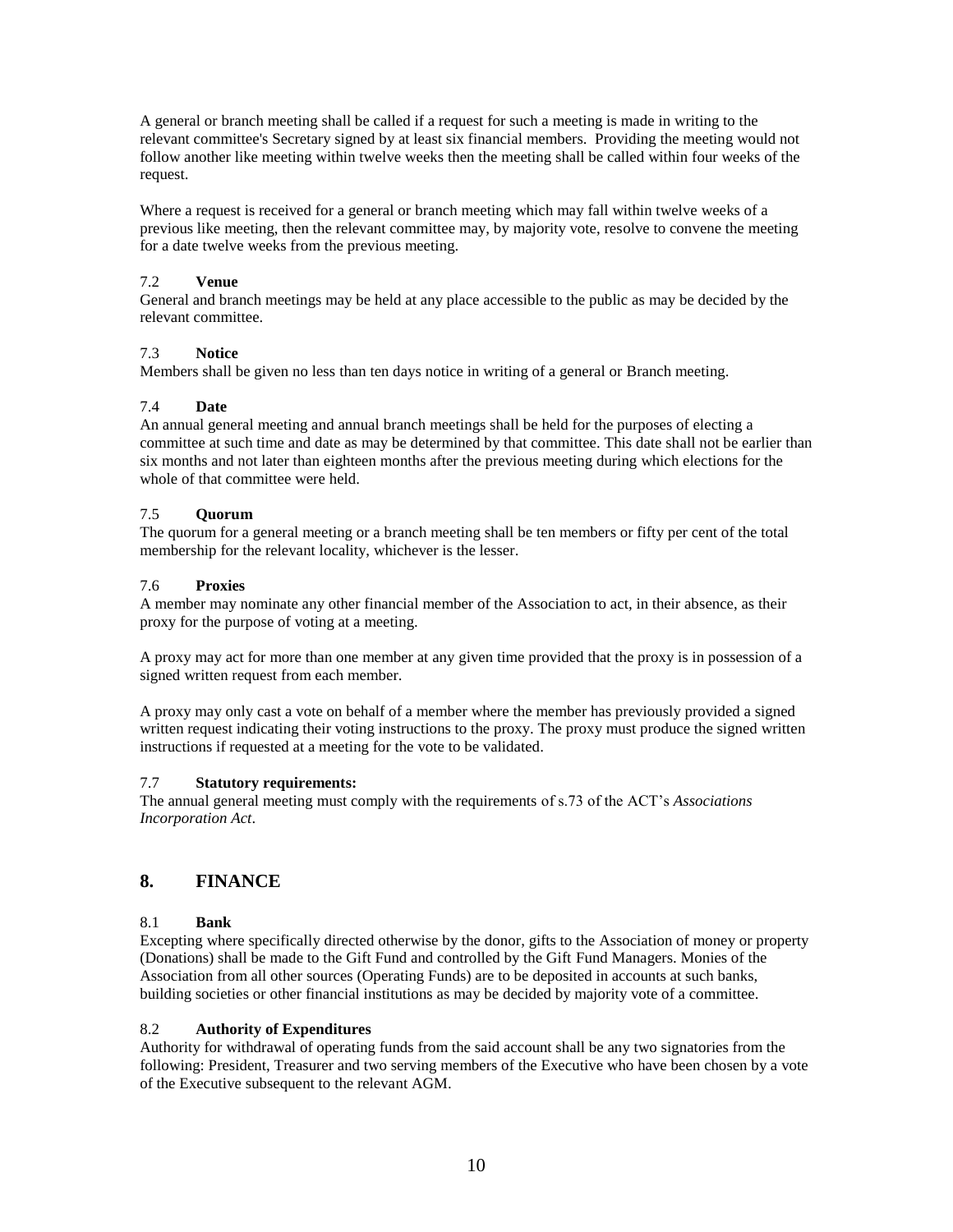#### 8.3 **Operating Funds Sources**

Operating Funds sources may include Membership Subscriptions, proceeds from organised fund raising activities and payments from The Gift Fund as may be made by The Fund Managers.

Committees shall be responsible for their own fund-raising activities.

#### 8.4 **Management**

Each committee shall be responsible for its own financial management and shall restrict expenditure to limits of the funds at its disposal.

The books, accounts, and other financial records shall be kept current by the Treasurers of committees and shall be presented for examination upon request at any meeting of committees or members.

Treasurers of Branch Committees shall ensure that the Treasurer of the Executive Committee has current details of the Branch Committees financial status with which to update the financial records of the Association.

#### 8.5 **Financial year**

The end of the financial year for SPA is deemed to be 31<sup>st</sup> December.

#### **9. THE GIFT FUND**

#### 9.1 **Management**

A public find (the Gift Fund) shall be established and maintained by a management committee (the Fund Managers). The name of the Gift Fund shall be: Sustainable Population Fund.

The Gift Fund shall be managed and operated in compliance with section 30-E of the Tax assessment Act 1997 and section 78AB of the *Income Tax Assessment Act of 1936* for the handling of tax deductible donations and in accordance with the Constitution of the Association.

The Gift Fund shall not be used as a mere conduit for the donation of money or property to other organisations, bodies or persons nor for any purpose other than the specific purpose of the Gift Fund (see 9.3).

#### 9.2 **The Fund Management Committee**

Members of the committee comprising the Fund Managers shall be appointed by a two-thirds majority vote of the Executive Committee for a period of one year.

A committee member's term may be renewed upon expiration by a two-thirds majority vote of the Executive Committee.

A committee member's term on the Fund Manager's committee may be terminated by written resignation delivered to the Executive Committee or by a two-thirds majority vote of the Executive Committee.

In order to satisfy the statutory requirements for the management of a public fund, a majority of the members of the committee comprising the fund Managers shall be Persons of Responsibility, who may or may not be members of the Association. The persons of responsibility are people who have a degree of responsibility to the general community as distinct from obligations solely in regard to the environmental objectives of the Association.

#### 9.3 **Purpose**

The specific purpose of the Gift Fund is to support the pursuit of environmentally sustainable regional, national and global population levels.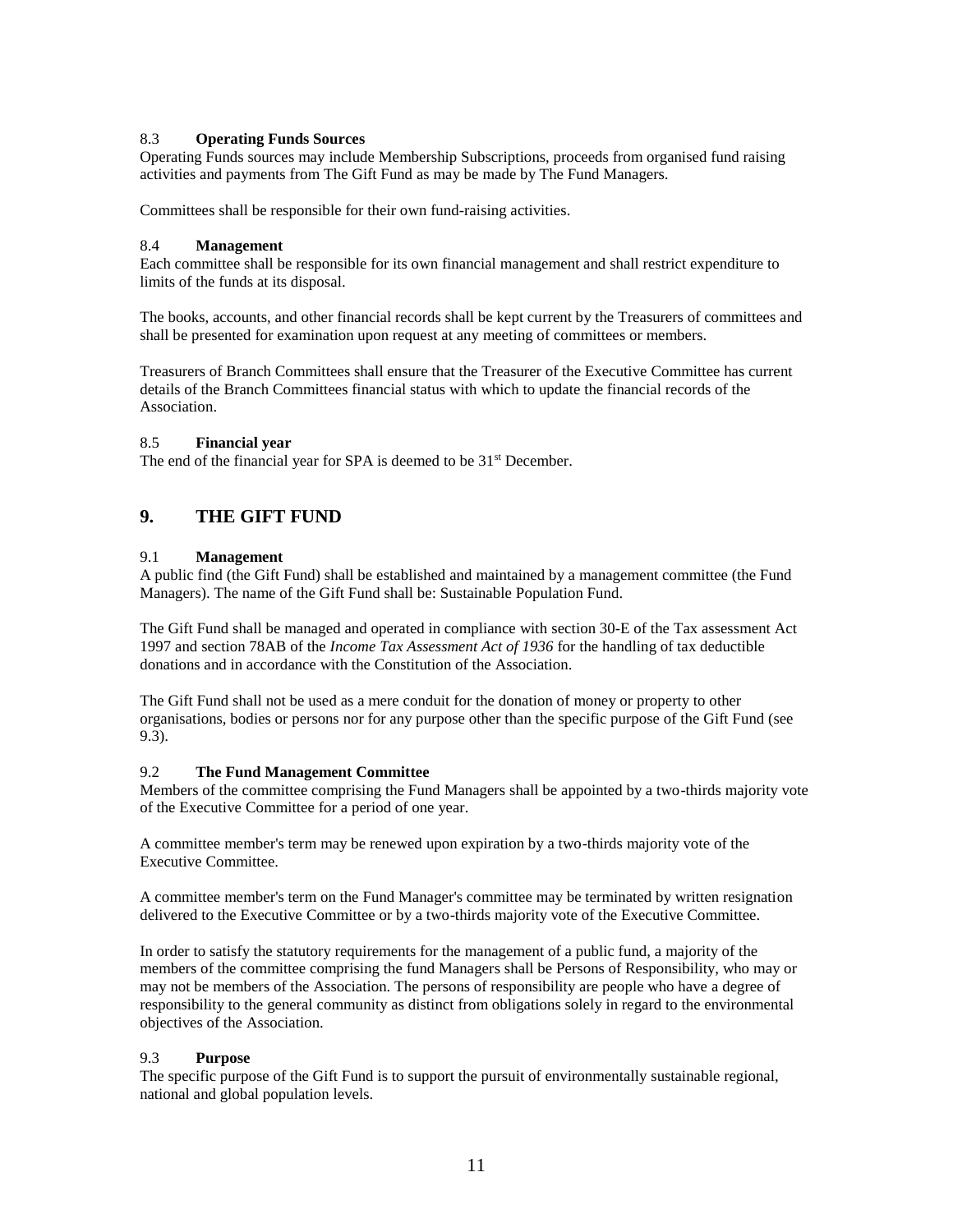#### 9.4 **Authority for Expenditures**

Authority for withdrawals, payments or transfer of assets from the Gift Fund shall be by a two-thirdmajority vote of the Fund Management committee.

#### 9.5 **Funds Sources**

Tax-deductible donations of money or property may be made to the Gift Fund for the stated purposes. The Gift Fund may receive money from other sources in accordance with the Income Tax Assessment Act as amended.

#### 9.6 **Receipts**

Receipts shall be issued for all donations accepted into the Fund.

#### 9.7 **Bank**

The Gift Fund Managers shall establish and maintain a separate bank account for the management of monies of the fund. Expenditure from the Gift Fund will be made when at least two of the three Fund Managers provides written (including email) approval for the specified expenditure.

## **10. AUDITOR**

The books, accounts and other financial records of the Association shall be audited annually by an auditor appointed by the Executive Committee and shall be presented to the annual general meeting and to such statutory authorities as may be required by law.

## **11. NOTICES**

Notices to members shall be deemed to have been given if written advice has been posted to the last known address of the member not less than ten working days prior or if the notice has been delivered to the member by hand, by facsimile transmission where available, or by other immediate means.

Notices to committees shall be deemed to have been given if written advice has been posted to any two of the President, Vice President, Secretary or Treasurer not less than 10 working days prior or if the notices have been delivered by hand, by facsimile transmission where available, or by other immediate means.

## **12. ALTERATION OF THE CONSTITUTION**

#### 12.1 **At General Meeting**

The rules of this constitution may be altered by a three-quarters-majority vote at a properly constituted general meeting.

Members must be notified of the proposed changes in writing no less than 21 days in advance.

## **13. DISSOLUTION**

#### 13.1 **Of the Association**

#### 13.1.1 **Authority**

The Association may be dissolved by a three quarters majority resolution of members at a properly constituted general meeting convened for that purpose.